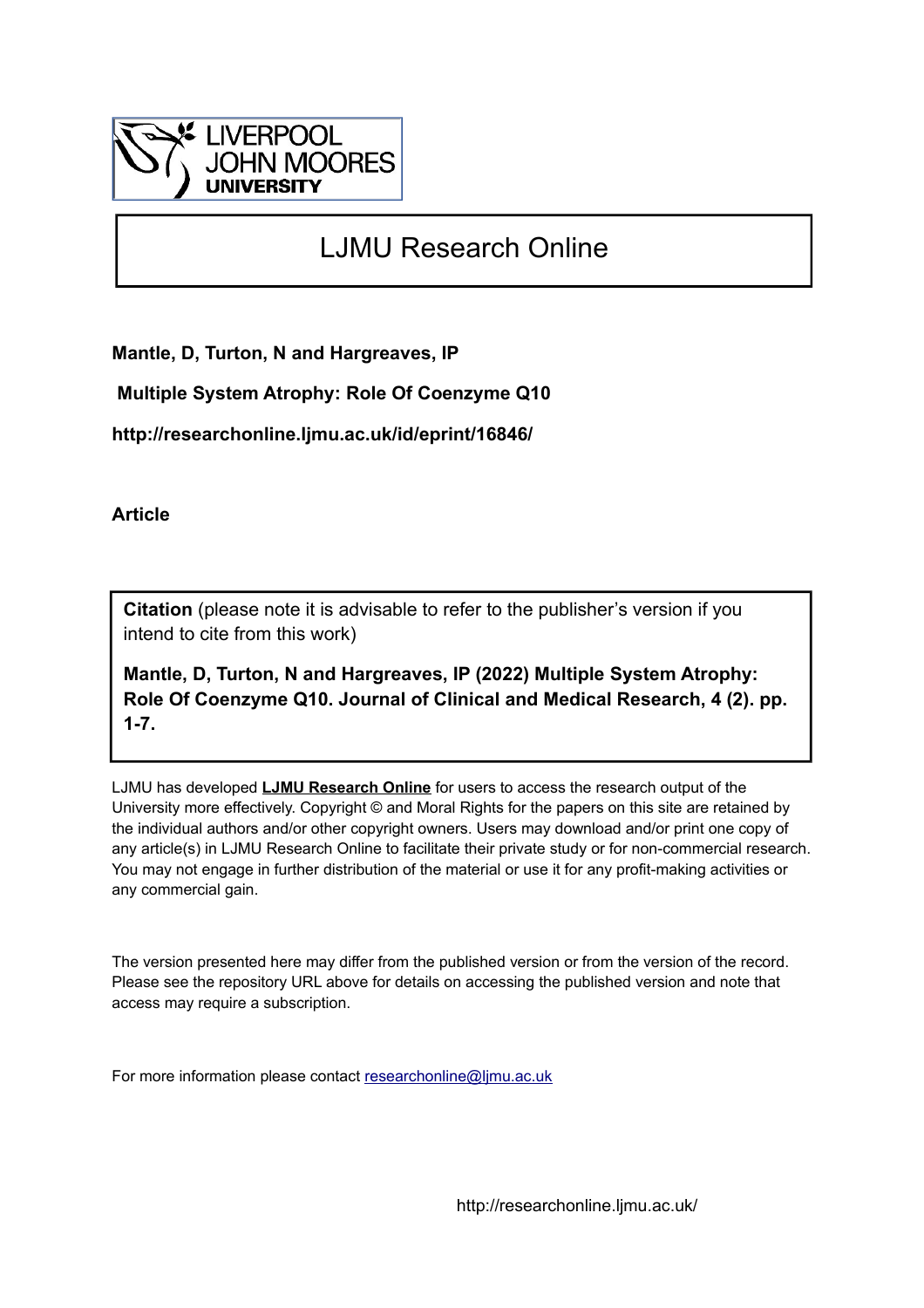# **Journal of Clinical and Medical Research**

ISSN: 2582-4333 Mantle D, et al., 2022- J Clin Med Res **Review**

<sup>1</sup>FRSC FRCPath, Medical Adviser, Pharma

\***Corresponding Author:** IR Hargreaves,

Copyright© 2022 by Mantle D, et al. All rights reserved. This is an open access

Creative Commons Attribution License,

distribution, and reproduction in any medium, provided the original author and

Nord (UK) Ltd, United Kingdom

Moores University, United Kingdom

## **Multiple System Atrophy: Role of Coenzyme Q10**

**D Mantle<sup>1</sup> , Nadia Turton<sup>2</sup> and IR Hargreaves3\***

#### **Abstract**

Multiple system atrophy (MSA) is a progressive neurodegenerative disorder characterized by a variable combination of autonomic failure, Parkinsonism, and ataxia. There is currently no treatment available to halt or delay progression of this disorder. Biochemically, MSA is characterized by mitochondrial dysfunction, oxidative stress, and inflammation. In the present article we have therefore reviewed the potential role of coenzyme Q10 (CoQ10) in the pathogenesis and treatment of MSA, on the basis of its role in mitochondrial function, and its antioxidant and anti-inflammatory activities, as well as its reported depletion in blood and cerebellar tissue from MSA patients.

**Keywords:** Coenzyme Q10; Multiple system atrophy; Mitochondrial dysfunction; Oxidative stress.

#### **Introduction**

Multiple system atrophy (MSA) is a progressive neurodegenerative disorder characterized by a variable combination of autonomic failure, Parkinsonism, and ataxia [1]. As a consequence of the latter, MSA patients often suffer from genitourinary dysfunction and orthostatic hypotension [2]. With regard to treatment, L-dopa replacement therapy in MSA patients is less effective than in patients with Parkinson's disease (PD) [3]; paroxetine, a selective serotonin reuptake inhibitor has been shown

to

provide some benefit in MSA patients [4]. There is currently no treatment to halt or delay the progression of MSA. The age of onset of MSA is typically around 55-60 years of age. MSA may be difficult to distinguish clinically from other disorders, particularly PD, especially in the early stages of the disease [5]. MSA is one of a group of disorders known as synucleinopathies, characterized by deposition of abnormal misfolded alphasynuclein proteins in the central and

Hargreaves IR | Volume 4; Issue 2 (2022) | Mapsci-JCMR-4(2)-112 | Review

**Citation:** Mantle D, Turton N, Hargreaves IR. Multiple System Atrophy: Role of Coenzyme Q10. J Clin Med Res.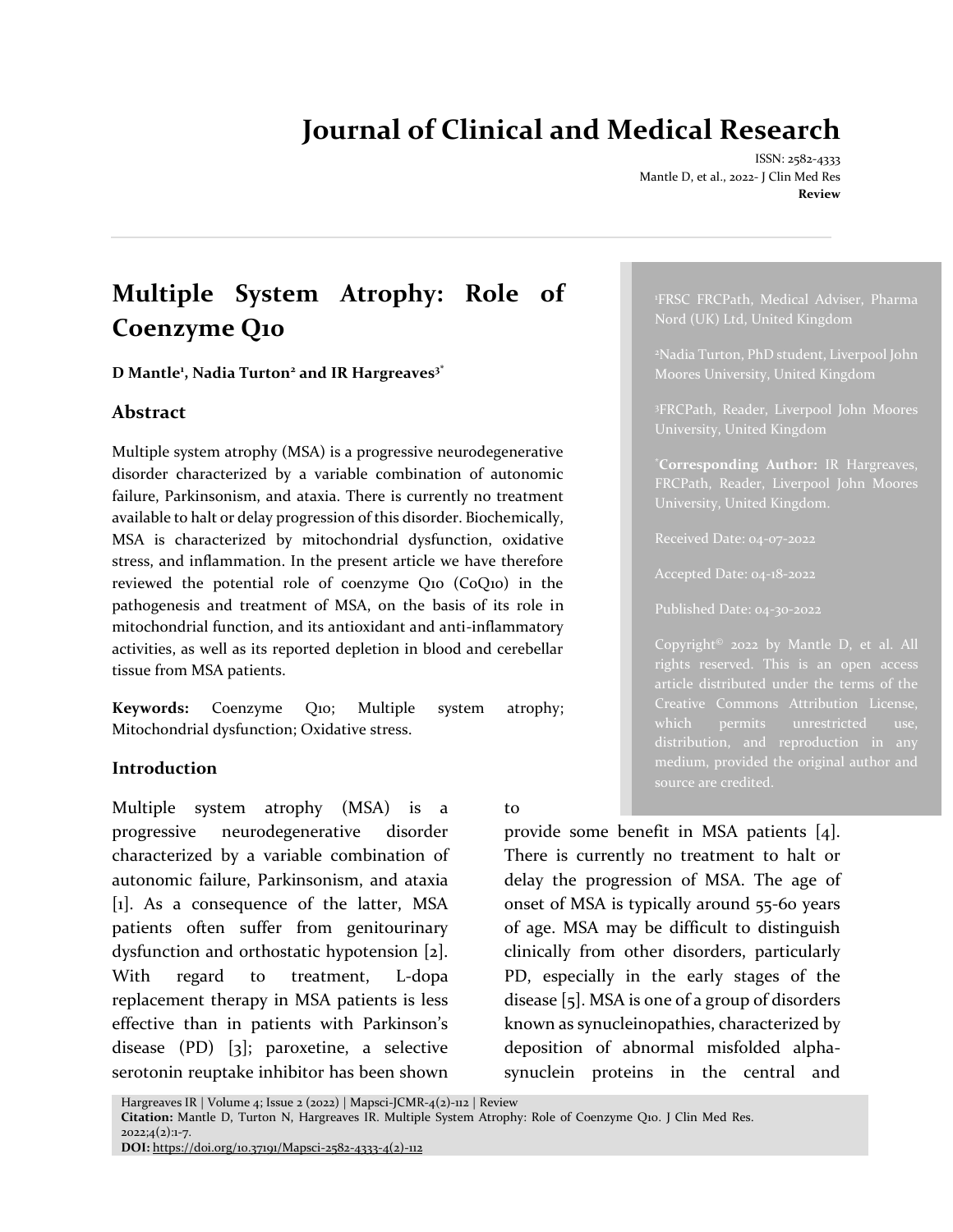peripheral nervous system [6]. In PD, the abnormal alpha-synuclein is deposited in neurons, whist in MSA it forms glial cytoplasmic inclusions in oligodendrocytes. Histologically, selective atrophy and neuronal loss in striatonigral and olivopontocerebellar brain regions underlie the subdivision of MSA into Parkinsonian (MSA-P) and a cerebellar phenotype (MSA-C) [7]. Biochemically, MSA is characterized by depletion of coenzyme Q10 (CoQ10), which has a key role in cellular energy production. In some populations, particularly East Asian [8], the deficiency in CoQ10 levels is in turn associated with abnormalities in the gene, COQ2 which encodes the enzyme, coenzyme-Q2 polyprenyltransferas which is involved in the synthesis of CoQ10 [9]. Notwithstanding the COQ2 phenotype, the reports of decreased plasma and cerebellum CoQ10 status in MSA patients indicate evidence of impaired COQ biosynthesis, which in turn may contribute to the pathogenesis of MSA via mitochondrial dysfunction, oxidative stress, and inflammation. In the present review, we have therefore reviewed the potential role of CoQ10 in the pathogenesis and treatment of MSA.

#### **Coenzyme Q10**

CoQ10 is an isoprenoid molecule that is synthesised by most cells of the body apart from red blood cells as its synthesis requires the presence of mitochondria [10,11]. CoQ10 has a number of key functions cellular functions including its role as an electron carrier in the mitochondrial respiratory chain (MRC) as well as its role as a cellular antioxidant [10,11]. CoQ10 has also been shown to directly regulate the expression of more than 100 genes, including ta number in involved in inflammation [12]. Most of the body's daily requirement for CoQ10 (estimated as 500mg) is provided via endogenous synthesis, with a relatively small proportion (5mg) obtained from the normal diet; optimal endogenous synthesis occurs at 20-25 years of age, followed by an ensuing decline, such that the production at 65-70 years is approximately 50% of that at 20-25 years  $[x3,14]$ . The biosynthesis of CoQ10 is a complex multi-step process [15] for which mutations in at least 10 genes that encode enzymes in the CoQ10 biosynthetic pathway have been identified [11] which if impaired can result in deficit in endogenous CoQ10 status, process relevant to the pathogenesis of MSA as outlined in the following sections of this article. With regard to the importance of CoQ10 in MRC function and cellular energy supply, several lines of evidence point to impaired brain energy supply/mitochondrial dysfunction in MSA. These include the demonstration of reduced cerebral glucose metabolism in MSA patients via positron emission tomography [16], and reduced creatine phosphate levels/depleted cell energy metabolism quantified by phosphorus-31 nuclear magnetic resonance spectroscopy in MSA patients [17,18].

## **CoQ10 depletion in MSA**

A number of clinical studies have reported evidence of decreased CoQ10 levels in plasma, CSF (cerebrospinal fluid) or cerebellar tissues of MSA patients. As noted in the Introduction, a deficiency in CoQ10 levels may be associated with abnormalities in the COQ2 gene encoding the enzyme (coenzyme-Q2-polyprenyltransferase) involved in the

Hargreaves IR | Volume 4; Issue 2 (2022) | Mapsci-JCMR-4(2)-112 | Review

**Citation:** Mantle D, Turton N, Hargreaves IR. Multiple System Atrophy: Role of Coenzyme Q10. J Clin Med Res.  $2022;4(2):1-7.$ 

**DOI:** [https://doi.org/10.37191/Mapsci-2582-4333-4\(2\)-112](https://doi.org/10.37191/Mapsci-2582-4333-4(2)-112)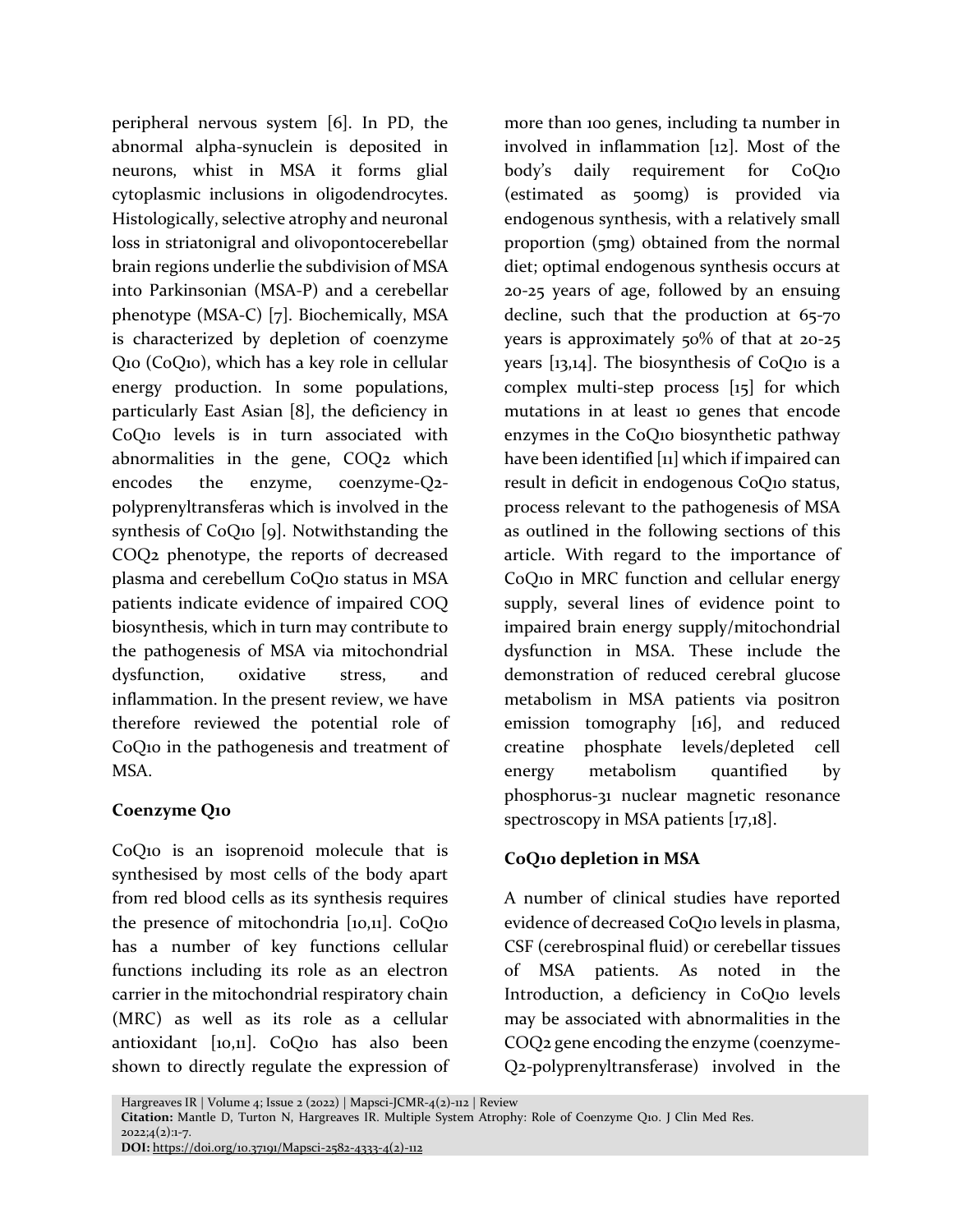synthesis of CoQ10, although this is not the case for all MSA patients [19]. Abnormalities in genes encoding other enzymes in the CoQ10 biosynthetic pathway have also been reported in some studies, including PDSS1 (Decaprenyl-diphosphate synthase subunit 1), COQ5 (methyltransferase), and COQ7 (5 demethoxyubiquinone hydroxylase) [20]. Thus, in a series of 44 MSA patients, Mitsui et al [21] found a significant 30% decrease in the mean plasma CoQ10 level of MSA patients compared to controls, regardless of patient COQ2 genotype. Kasai et al [22] described a significant reduction in serum CoQ10 levels, when related to cholesterol level (to account for the lipoprotein fraction of the blood), in 18 MSA patients (COQ2 genotype not specified) compared to controls; the circulatory lipoproteins, LDL (low density lipoprotein) and VLDL (very low-density lipoprotein) cholesterol act as the main carriers for CoQ10 in the blood. In a series of 40 patients with MSA (COQ2 phenotype not specified), Du et al [23] found significantly reduced CoQ1O levels in plasma compared to controls. Compta et al [24] reported also reported significantly reduced CoQ10 levels in CSF samples from a series of 20 MSA patients (COQ2 genotype not specified), compared to those in patients with related neurological disorders (PD, progressive supranuclear palsy) or controls. With regards to brain tissue, the cerebellum appears to be most affected by CoQ10 depletion. It is of note that cerebellar ataxia is a characteristic of MSA, whilst levels of CoQ10 in the human brain are reported to be lowest in the cerebellum, which may thus be selectively vulnerable to CoQ10 deficiency. Barca et al [25] found CoQ10 levels in post-mortem cerebellar tissue

cohort of 12 MSA patients (without COQ2 mutations), compared to controls. Although none of the MSA patients had COQ2 mutations, there were significant decrease in the protein levels of PDSS1 and COQ5 CoQ10 biosynthetic enzymes. It is of note that CoQ10 levels in both striatal and occipital cortical samples from these MSA patients were similar to the controls. Similarly, Schottlaender et al [26] reported a significant decrease in CoQ10 levels in post-mortem cerebellum samples from a series of 20 MSA cases, compared to controls, although only by 3-5%. Hsaiao et al [20] found reduced levels of ATP, associated with reduced expression of the COQ2 and COQ7 CoQ10 biosynthetic enzymes, in disease-affected brain areas (principally cerebellum, as well as putamen) of MSA patients. Evidence of decreased MRC complex II-III activity has also been reported in the white matter of postmortem MSA patient brain samples which is thought to reflect the deficit in cerebral CoQ10 status reported in this condition since the activity of this enzyme is dependent upon the endogenous level of this isoprenoid [27]. In the absence of a COQ2 mutation the cause of CoQ10 deficiency reported in MSA patients is uncertain but it may result from oxidative stress induced catabolism of CoQ10 or the impairment of the enzymes in the biosynthetic pathway of the isoprenoid [26,27]. It is also of note that neurons cultured from MSA patients show evidence of autophagic impairment, as indicated by increased basal autophagy, reduced autophagic flux and reduced activity of the lysosomal enzymes, α-Mannosidase and β-Mannosidase [28]. Furthermore, that one of the functions of CoQ10 is the maintenance of

to be significantly decreased (by  $40\%$ ) from a

Hargreaves IR | Volume 4; Issue 2 (2022) | Mapsci-JCMR-4(2)-112 | Review **Citation:** Mantle D, Turton N, Hargreaves IR. Multiple System Atrophy: Role of Coenzyme Q10. J Clin Med Res.

 $2022;4(2):1-7.$ 

**DOI:** [https://doi.org/10.37191/Mapsci-2582-4333-4\(2\)-112](https://doi.org/10.37191/Mapsci-2582-4333-4(2)-112)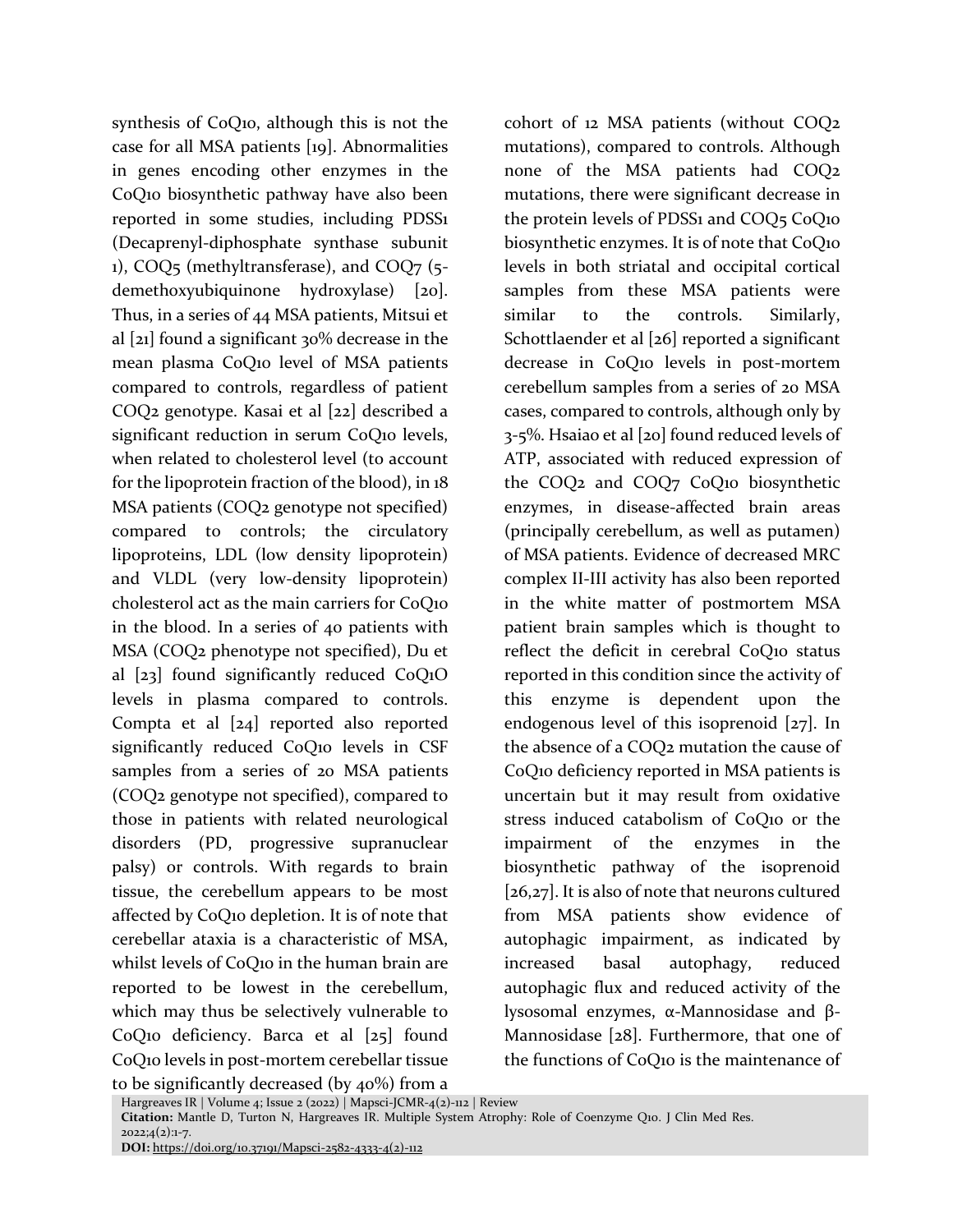normal lysosomal function via its role in maintaining the acidity of the organelle [29].

### **Effect of CoQ10 supplementation in MSA**

Studies on supplementation of CoQ10 in MSA have been restricted to work in cell culture, or single patient case studies. Using neuronal cells cultured from MSA patients with and without the COQ2 mutation, Nakamoto et al [30] identified cellular dysfunction attributable to reduced CoQ10 levels, which were in part resolved via administration of exogenous CoQ10. In an MSA patient with the COQ2 mutation and in an advanced stage of the disease, Mitsui et al [31] reported high dose CoQ10 supplementation (1200mg/day) improved brain energy metabolism (as measured by cerebral oxygen metabolic rate/positron emission tomography). There is a clear rationale for the involvement of CoQ10 in the pathogenesis of MSA, and evidence from a number of clinical studies for depleted CoQ10 levels in blood or brain tissue from MSA patients. To date there has been no randomised controlled trials of supplementary CoQ10 in MSA, and this is now warranted. One issue which needs to be first resolved is the optimal formulation to enable supplementary CoQ10 to cross bloodbrain barrier and access the brain [32].

## **Safety of CoQ10**

The safety of CoQ10 has been confirmed in more than 200 randomized controlled clinical studies reported in the peer-reviewed medical literature, as listed on Medline. In these studies, CoQ10 supplementation has been used in the treatment of in a number of disorders with no serious adverse clinical effects being reported. However, very rarely,

individuals may experience mild gastrointestinal disturbance, although this is does not appear to be dose related [33]. The observed safe level (OSL) risk assessment method has indicated that the evidence of safety for CoQ10 is very strong at doses of up to 1200 mg/day, although much higher levels have been used in some randomised controlled trials without adverse effects. Supplementation with CoQ10 does not appear to affect the biosynthesis of endogenous  $CoQ<sub>10</sub>$  [33].

### **Importance of CoQ10 supplement formulation**

Bioavailability is defined as the proportion of an ingested substance that is absorbable from the digestive tract into the bloodstream. The bioavailability of CoQ10 is low, typically of the order of 5%; this is a consequence of its chemical structure, i.e., it is a lipid soluble molecule consisting of a benzoquinone ring and a side chain comprising ten isoprenoid units. The bioavailability of CoQ10 is in turn subject to the formulation of the supplement [34]. Supplemental CoQ10 is manufactured via a procedure in which CoQ10 crystals in polymorphic form are obtained as an end product of a yeast fermentation process. Since the human digestive tract is not capable of absorbing CoQ10 in polymorphic crystalline form, it is important that supplements are formulated such that the CoQ10 polymorphic crystals are transformed (via a thermal recrystalisation process) into an acicular form, which in turn is more readily dispersed into single CoQ10 molecules in the digestive tract for subsequent absorption. In the absence of such crystal transformation, the bioavailability of supplemental CoQ10 in

Hargreaves IR | Volume 4; Issue 2 (2022) | Mapsci-JCMR-4(2)-112 | Review

**Citation:** Mantle D, Turton N, Hargreaves IR. Multiple System Atrophy: Role of Coenzyme Q10. J Clin Med Res.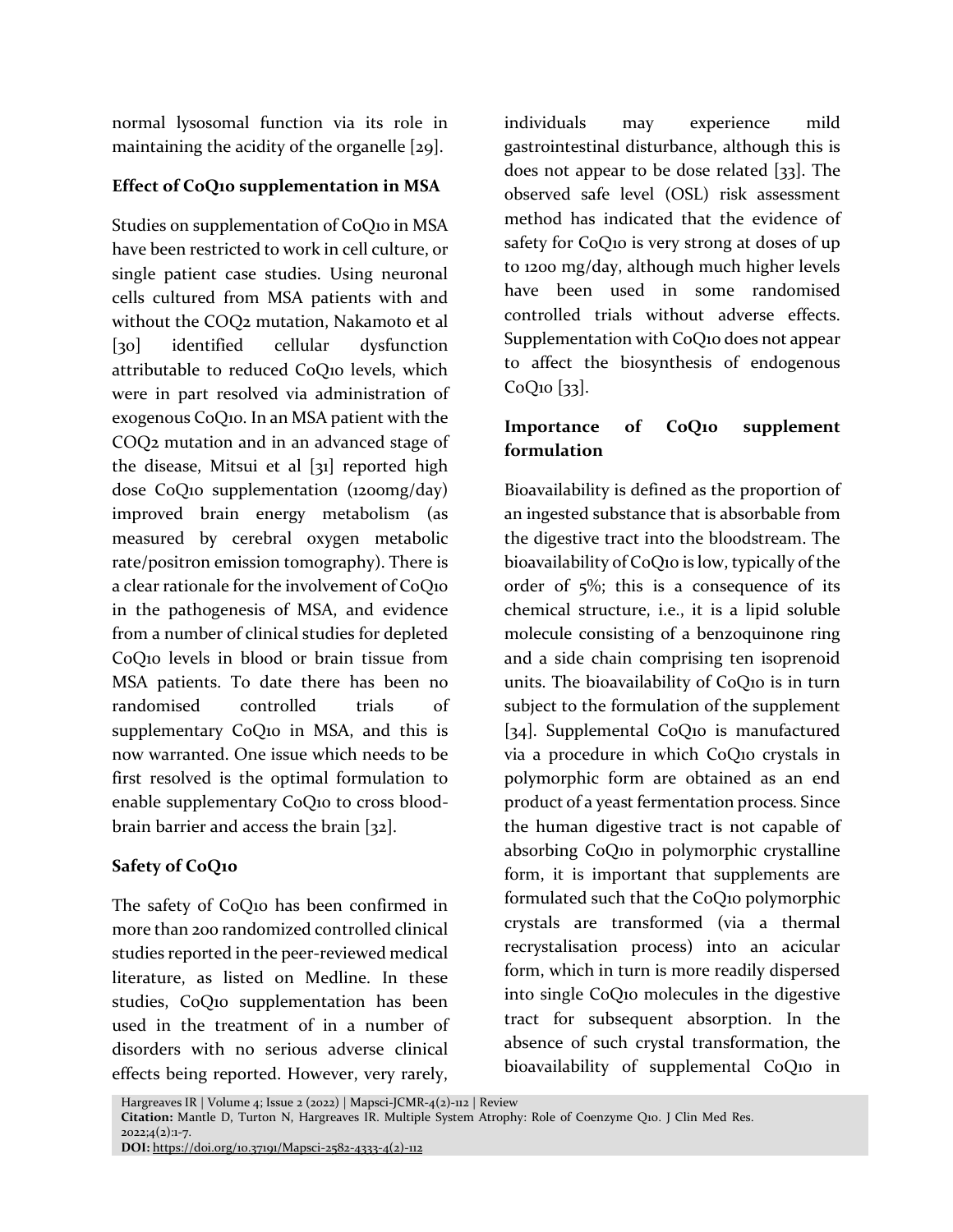normal subjects is reduced by 75% [34]. In addition, because food supplements are not subject to the same strict quality standards as prescription-type medicines, it is important that CoQ10 supplements should be manufactured to pharmaceutical standards if they are to be used in clinical studies; furthermore, such CoQ10 supplements should be of proven bioavailability in human subjects, as documented in the peer-reviewed medical literature. In this regard, to date there is only one CoQ10 product (Myoqinon) that has received a marketing authorisation within the EU, for the adjuvant treatment of heart failure.

#### **Conclusion**

MSA is a progressive neurodegenerative disorder for which there is relatively little available in terms of conventional treatment. There is evidence from a number of clinical studies for a depletion of CoQ10 levels in relevant tissues from MSA patients (Figure 1), and there is a rationale for the involvement of CoQ10 in the pathogenesis of this disorder, based on its role in cellular energy metabolism, and its antioxidant and antiinflammatory action.



**Figure 1:** The potential causes of a CoQ10 deficiency in multiple system atrophy and its contribution to disease pathophysiology. COQ10: Coenzyme Q10.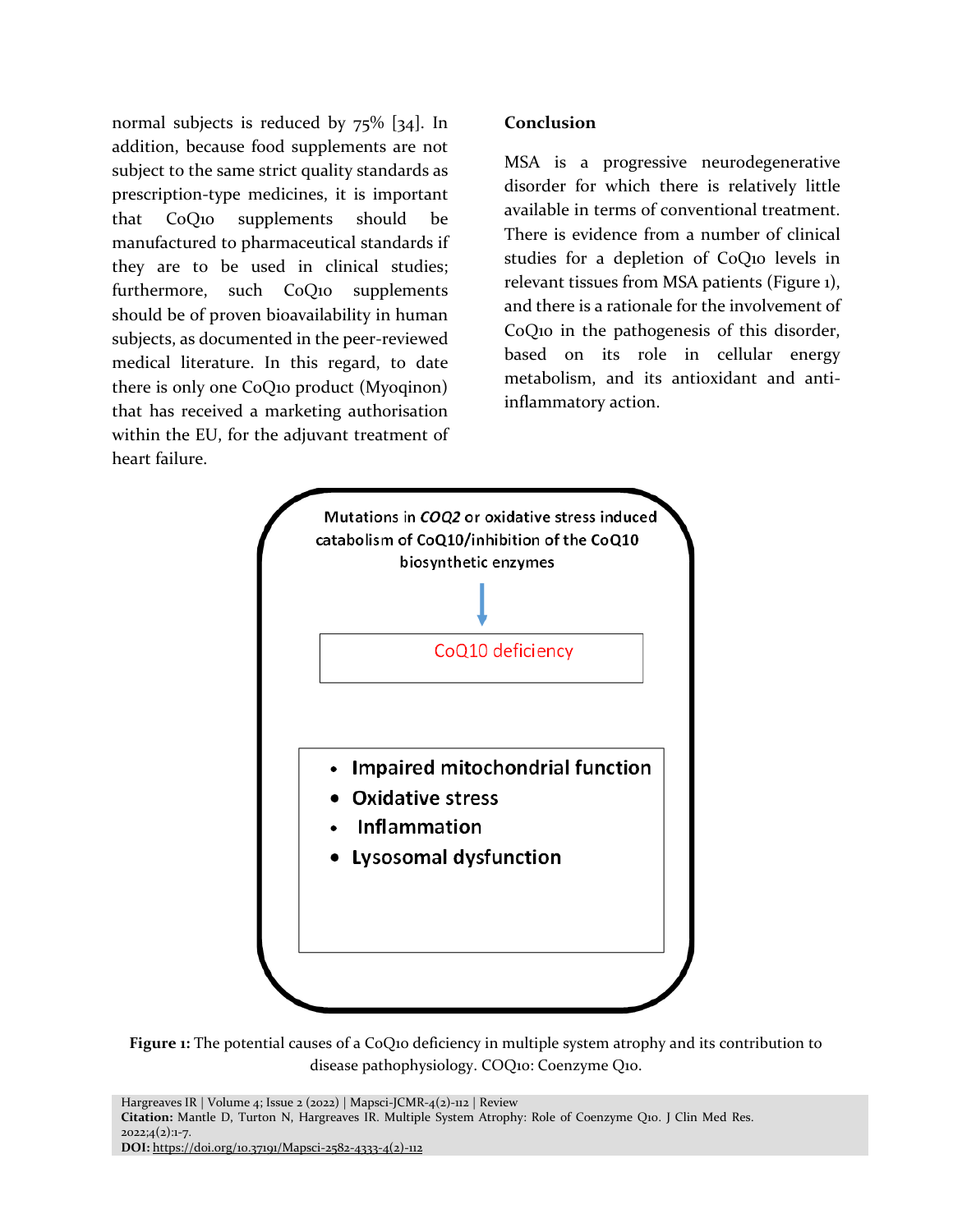What is now required is a clinical study to investigate the potential benefit of supplementing CoQ10 in MSA patients. On the UMINCTR clinical trials registry, a randomised controlled study to investigate the efficacy of CoQ10 in MSA patients is listed as being underway (UMIN000031771), under the direction of Professor S. Tsuji of University of Tokyo Hospital, but no other information is currently available: (https://center6.umin.ac.jp/cgi-open-

bin/ctr\_e/ctr\_view.cgi?recptno=R000036134)

#### **References**

- 1. Chelban V, Catereniuc D, Aftene D, Gasnas A, Vichayanrat E, Iodice V, et al. An update on MSA: premotor and non-motor features open a window of opportunities for early diagnosis and intervention. J Neurol. 2020;267(9):2754-70. [PubMed](https://pubmed.ncbi.nlm.nih.gov/32436100/) | [CrossRef](https://doi.org/10.1007/s00415-020-09881-6)
- 2. Sakakibara R, Hattori T, Uchiyama T, Kita K, Asahina M, Suzuki A, et al. Urinary dysfunction and orthostatic hypotension in multiple system atrophy: which is the more common and earlier manifestation?. J Neurol Neurosurg Psychiatry. 2000;68(1):65-9. [PubMed](https://pubmed.ncbi.nlm.nih.gov/10601404/) | [CrossRef](https://doi.org/10.1136/jnnp.68.1.65)
- 3. Mészáros L, Hoffmann A, Wihan J, Winkler J. Current symptomatic and disease-modifying treatments in multiple system atrophy. Int J Mol Sci. 2020;21(8):2775[. PubMed](https://pubmed.ncbi.nlm.nih.gov/32316335/) | [CrossRef](https://doi.org/10.3390/ijms21082775)
- 4. Coon EA, Ahlskog JE, Silber MH, Fealey RD, Benarroch EE, Sandroni P, et al. Do selective serotonin reuptake inhibitors improve survival in multiple system atrophy?. Park Relat Disord. 2018;48:51-3. [PubMed](https://pubmed.ncbi.nlm.nih.gov/29254663/) [| CrossRef](https://doi.org/10.1016/j.parkreldis.2017.12.011)
- 5. Palma JA, Norcliffe-Kaufmann L, Kaufmann H. Diagnosis of multiple system atrophy. Auton Neurosci. 2018;211:15- 25. [PubMed](https://pubmed.ncbi.nlm.nih.gov/29111419/) [| CrossRef](https://doi.org/10.1016/j.autneu.2017.10.007)
- 6. Coon EA, Singer W. Synucleinopathies. Continuum (Minneapolis, Minn.). 2020;26(1):72. [PubMed](https://pubmed.ncbi.nlm.nih.gov/31996623/) [| CrossRef](https://doi.org/10.1016/j.parkreldis.2017.12.011)
- 7. Roncevic D, Palma JA, Martinez J, Goulding N, Norcliffe-Kaufmann L, Kaufmann H. Cerebellar and parkinsonian phenotypes in multiple system atrophy: similarities, differences and survival. J Neural Transm. 2014;121(5):507-12. [PubMed](https://pubmed.ncbi.nlm.nih.gov/24337696/) [| CrossRef](https://doi.org/10.1007/s00702-013-1133-7)
- 8. Zhao Q, Yang X, Tian S, An R, Zheng J, Xu Y. Association of the COQ2 V393A variant with risk of multiple system atrophy in East Asians: a case–control study and meta-analysis of the literature. Neurol Sci. 2016;37(3):423-30. [PubMed](https://pubmed.ncbi.nlm.nih.gov/26590992/) [| CrossRef](https://doi.org/10.1007/s10072-015-2414-8)
- 9. Stefely JA, Pagliarini DJ. Biochemistry of mitochondrial coenzyme Q biosynthesis. Trends Biochem Sci. 2017;42(10):824-43. [PubMed](https://pubmed.ncbi.nlm.nih.gov/28927698/) | [CrossRef](https://doi.org/10.1016/j.tibs.2017.06.008)
- 10. Crane FL. Biochemical functions of coenzyme Q10. J Am Coll Nutr. 2001;20(6):591-8. [PubMed](https://pubmed.ncbi.nlm.nih.gov/11771674/) | [CrossRef](https://doi.org/10.1080/07315724.2001.10719063)
- 11. Hargreaves I, Heaton RA, Mantle D. Disorders of human coenzyme q10 metabolism: An overview. Int J Mol Sci. 2020;21(18):6695. [PubMed](https://pubmed.ncbi.nlm.nih.gov/32933108/) [| CrossRef](https://doi.org/10.3390/ijms21186695)
- 12. Schmelzer C, Lindner I, Rimbach G, Niklowitz P, Menke T, Döring F. Functions of coenzyme Q10 in inflammation and gene expression. Biofactors. 2008;32(1-4):179-83. [PubMed](https://pubmed.ncbi.nlm.nih.gov/19096114/) [| CrossRef](https://doi.org/10.1002/biof.5520320121)
- 13. Kalén A, Appelkvist EL, Dallner G. Age-related changes in the lipid compositions of rat and human tissues. Lipids. 1989;24(7):579-84. [PubMed](https://pubmed.ncbi.nlm.nih.gov/2779364/) [| CrossRef](https://doi.org/10.1007/bf02535072)
- 14. Weber C, Bysted A, Hłlmer G. The coenzyme Q10 content of the average Danish diet. International Journal for Vitamin and Nutrition research. Internationale Zeitschrift fur Vitamin-und Ernahrungsforschung. Int J Vitam Nutr Res. 1997 Jan 1;67(2):123-9. [PubMed](https://pubmed.ncbi.nlm.nih.gov/9129255/) [| CrossRef](https://doi.org/10.1016/s0098-2997(97)00003-4)
- 15. Bentinger M, Tekle M, Dallner G. Coenzyme Q–biosynthesis and functions. Biochemical and biophysical research communications. 2010;396(1):74-9. [PubMed](https://pubmed.ncbi.nlm.nih.gov/20494114/) [| CrossRef](https://doi.org/10.1016/j.bbrc.2010.02.147)
- 16. Feng T, Wang Y, Ouyang Q, Duan Z, Li W, Lu L, et al. Comparison of cerebral glucose metabolism between multiple system atrophy Parkinsonian type and Parkinson's disease. Neurol Res. 2008;30(4):377-82. [PubMed](https://pubmed.ncbi.nlm.nih.gov/18544255/) | [CrossRef](https://doi.org/10.1179/174313208x300396)
- 17. Martinelli P, Giuliani S, Lodi R, Iotti S, Zaniol P, Barbiroli B. Failure of brain and skeletal muscle energy metabolism in multiple system atrophy shown by in vivo phosphorous MR spectroscopy. Adv Neurol. 1996;69:271- 7. [PubMed](https://pubmed.ncbi.nlm.nih.gov/8615139/)

Hargreaves IR | Volume 4; Issue 2 (2022) | Mapsci-JCMR-4(2)-112 | Review

**DOI:** [https://doi.org/10.37191/Mapsci-2582-4333-4\(2\)-112](https://doi.org/10.37191/Mapsci-2582-4333-4(2)-112)

**Citation:** Mantle D, Turton N, Hargreaves IR. Multiple System Atrophy: Role of Coenzyme Q10. J Clin Med Res.  $2022;4(2):1-7.$